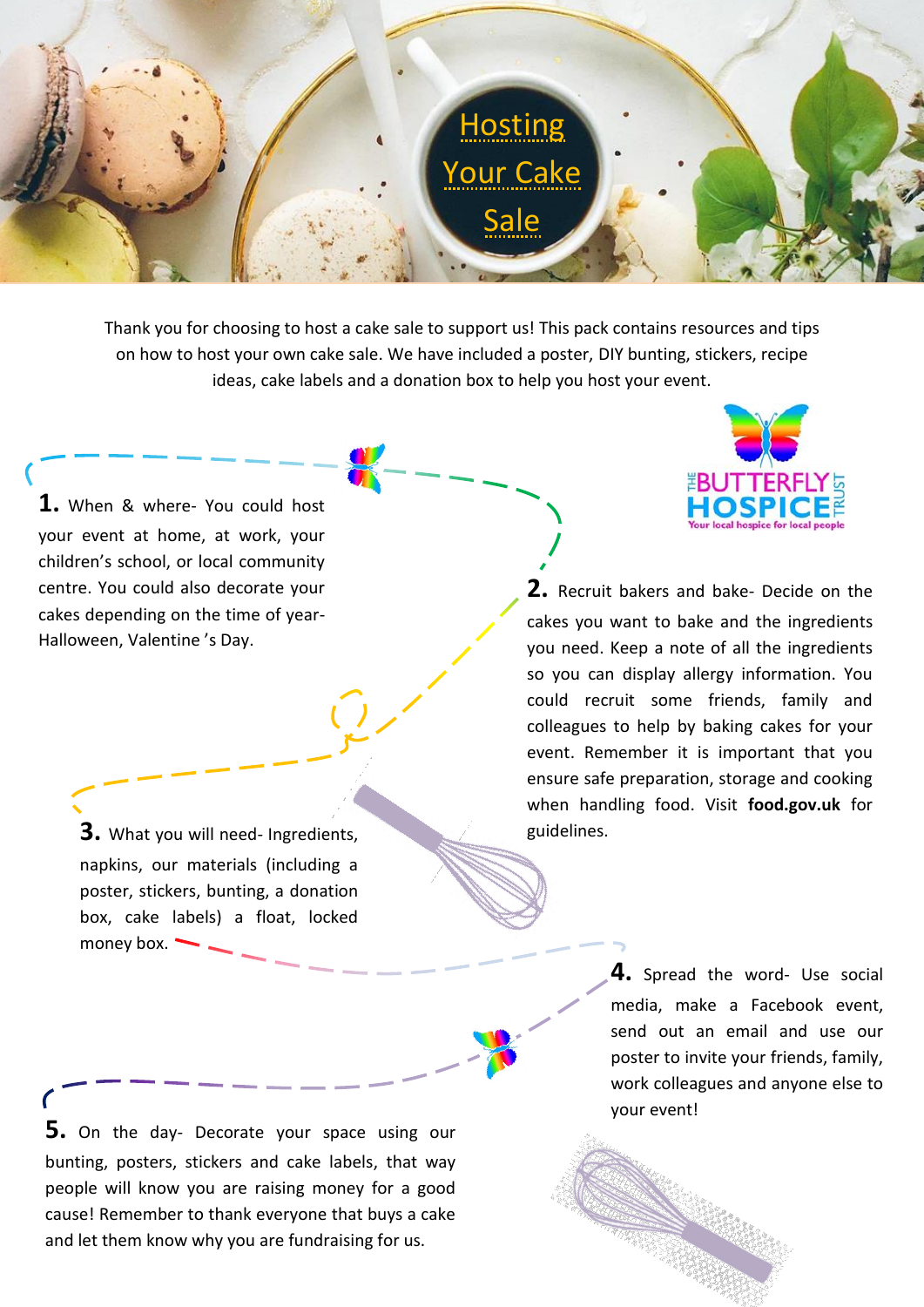## Recipe Ideas!



#### **Muffins**

Ingredients

> 2 medium eggs > 400g self-raising flour (or plain flour + 3 tsp baking powder) > 1 tsp salt

> 100g chocolate chips or dried fruit such as sultanas or dried cherries (optional)

> 250ml semi-skimmed milk > 250g golden caster sugar > 125ml vegetable oil

1. Heat oven to 200C/180C fan/gas 6. Line 2 muffin trays with muffin cases. In a large bowl beat 2 medium eggs for 1 minute.

2. Add 125ml vegetable oil and 250ml semi-skimmed milk. Beat until just combined then add 250g golden caster sugar and whisk until you have a smooth batter.

3. Sift in 400g self-raising flour and 1 tsp salt (or 400g plain flour and 3 tsp baking powder if using) then mix until smooth. Be careful not to over-mix the batter as this will make the muffins tough.

4. Stir in 100g chocolate chips or dried fruit if using.

5. Fill muffin cases two-thirds full and bake for 20-25 mins, until risen, firm to the touch and a skewer inserted in the middle comes out clean. If the trays will not fit on 1 shelf, swap the shelves around after 15 mins of cooking.

6. Leave the muffins in the tin to cool for a few mins and transfer to a wire rack to cool.



#### **Banana Bread**

#### Ingredients

> 140g butter, softened, plus extra for the tin > 140g caster sugar > 2 large eggs, beaten

> 140g self-raising flour > 1 tsp baking powder > 2 very ripe bananas, mashed

> 50g icing sugar > Handful dried banana chips, for decoration

1. Heat oven to 180C/160C fan/gas 4. Butter a 2lb loaf tin and line the base and sides with baking parchment.

2. Cream 140g softened butter and 140g caster sugar until light and fluffy, then slowly add 2 beaten large eggs with a little of the 140g flour.

3. Fold in the remaining flour, 1 tsp baking powder and 2 mashed bananas.

4. Pour into the tin and bake for about 30 minutes until a skewer comes out clean.

5. Cool in the tin for 10 minutes, then remove to a wire rack.

6. Mix 50g icing sugar with 2-3 tsp water to make a runny icing.

7. Drizzle the icing across the top of the cake and decorate with a handful of banana chips.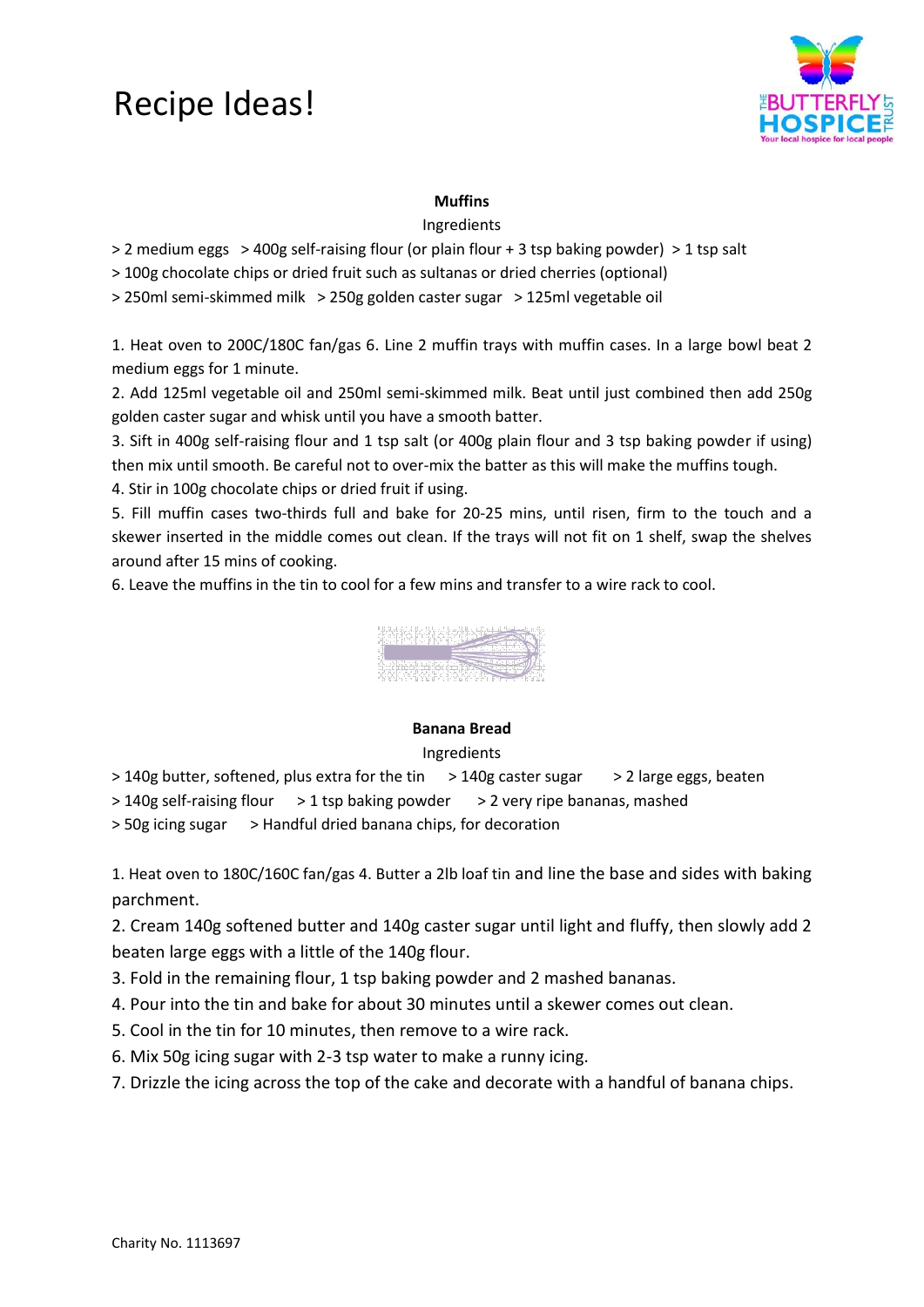

#### **Paying In Money Raised**

**There are several ways you can pay in money-**

**By Cheque**

Payable to 'The Butterfly Hospice Trust', you can post or hand it in at the hospice.

#### **By PayPal**

If you have a PayPal account, our email is enquiries@butterflyhospice.org.uk

#### **By BACS**

Sort Code 20-11-13 Account No. 50221090 Please contact us to advise when the payment is due to be received in our bank.

#### **Over the Phone**

Just give us a call on 01205 311222, one of our friendly team will take your details. Monday- Thursday 9-5, Friday 9-4.

Please make sure you send us a completed donation form (included in this pack) so we know the money came from your event! Also include all sponsorship forms so we can claim the **Gift Aid** on your donations.

### **Thank you for your support**

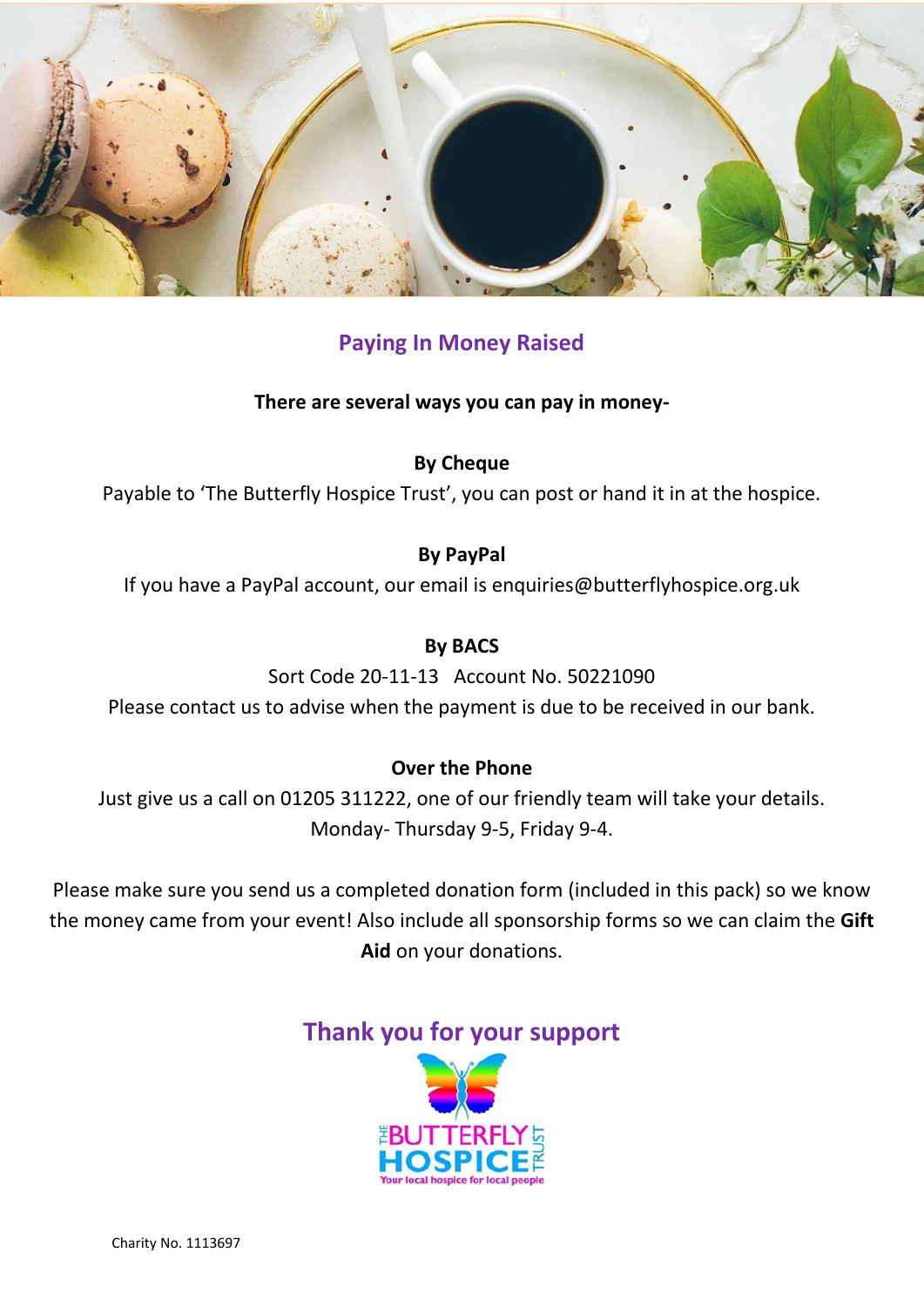

# THANK YOU FOR YOUR SUPPORT

## We can't wait to hear from you!

We would love to hear how your fundraising event went, if you would like to share your experience and photographs to inspire others please drop a message to natalie.bunce@butterflyhospice.org.uk



#### **Contact Information**

Rowan Way, Boston, PE21 9DH

Email: enquiries@butterflyhospice.org.uk Charity Office Tel: 01205 311222





 **https://facebook.com/ButterflyHospice**



**https://instagram.com/butterfly.hospice**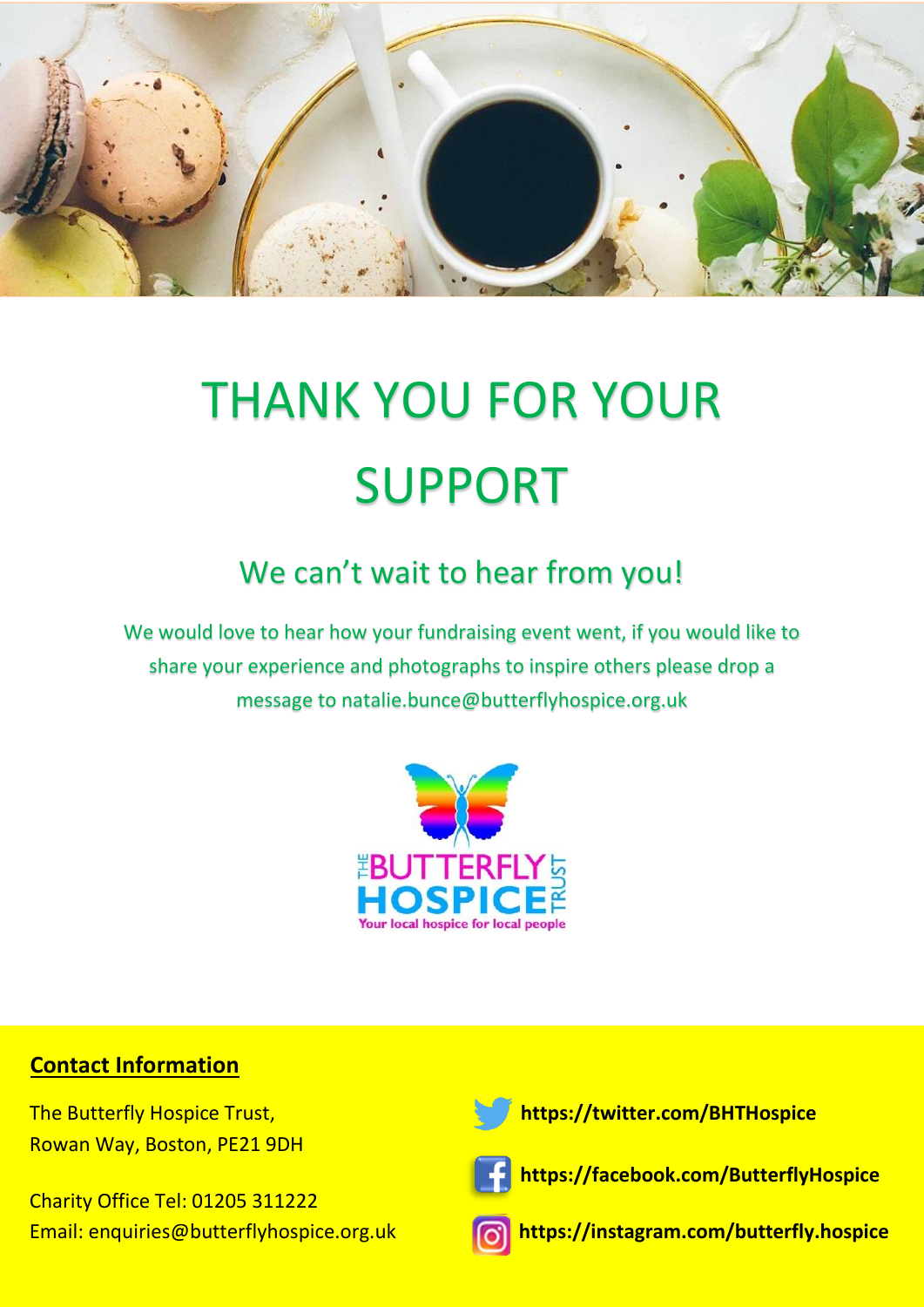When paying in please complete this form and return it, along with any sponsorship forms, to;



## **The Fundraising Team, The Butterfly Hospice, Rowan Way, Boston, PE21 9HD**

Please ensure that all cheques are made payable to 'The Butterfly Hospice Trust'

Event Donation Form

⊁

Event (brief description of what you did to raise money for us)

…………………………………….…………………………………………………………………………………… …………………...……………………….……………………………………………………………………………

| Name you would like on your fundraising certificate |
|-----------------------------------------------------|
|                                                     |

Remember to include your sponsorship forms so we can claim **Gift Aid** on your donation!

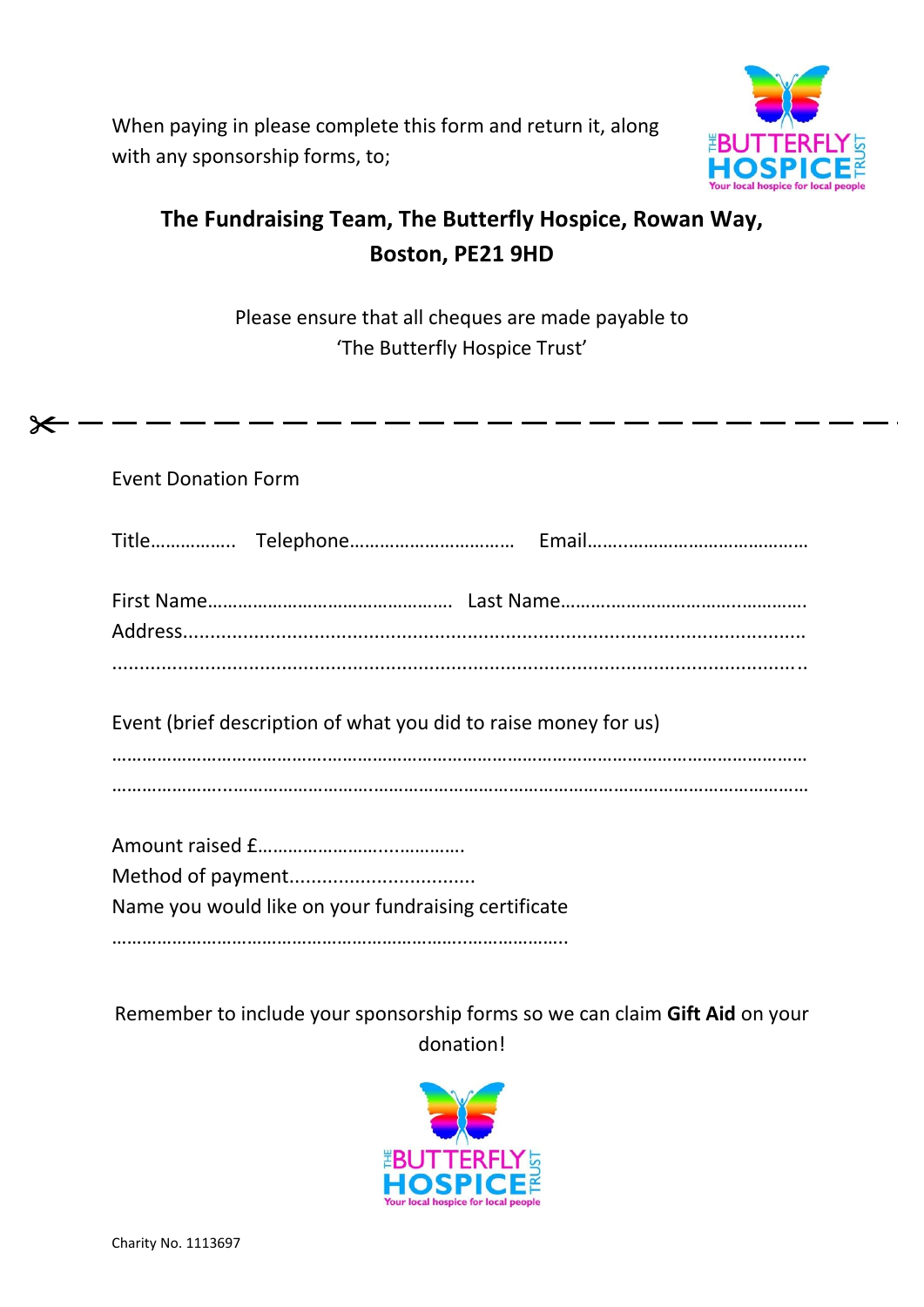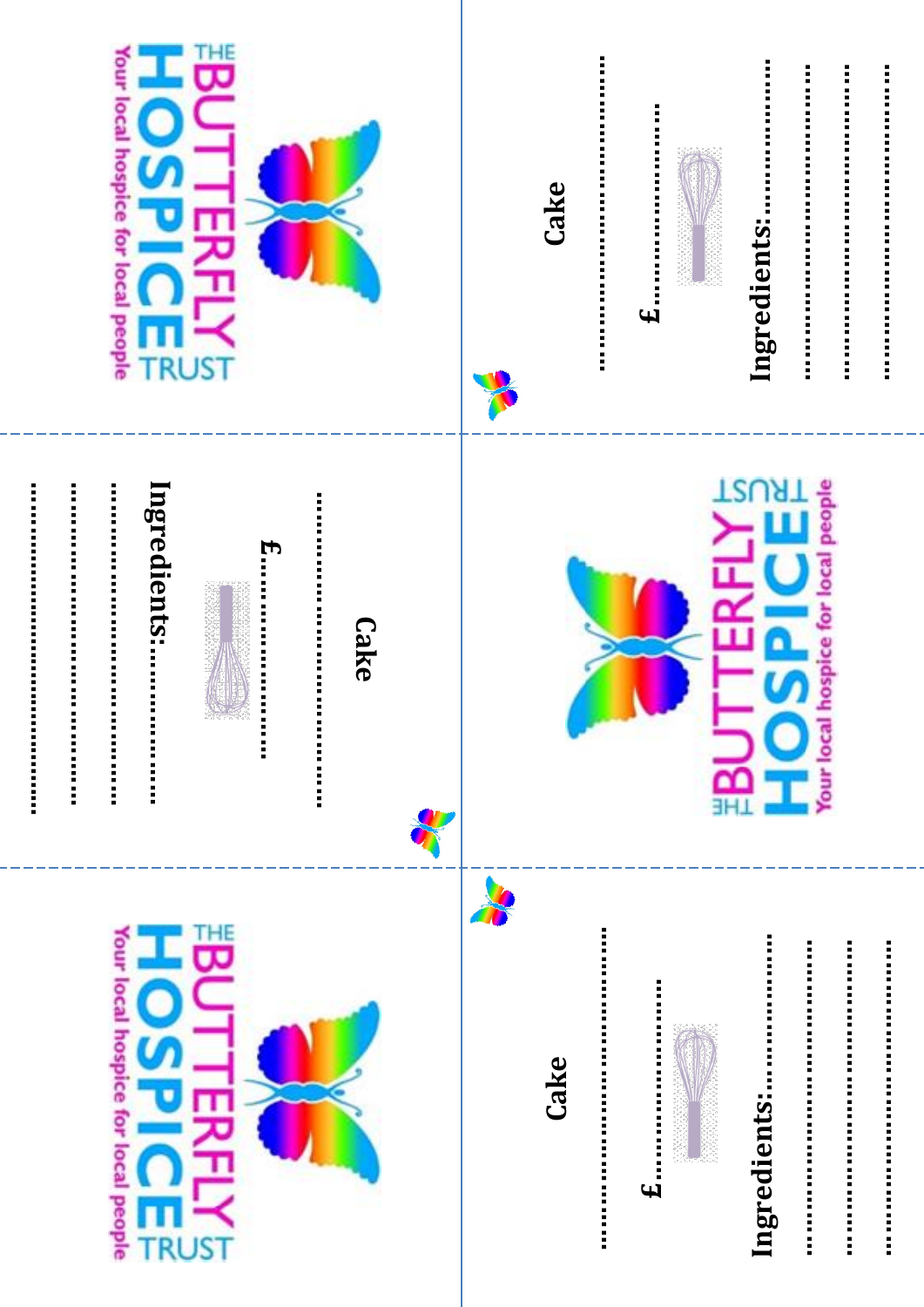

# on

/ /

at

Charity No. 1113697